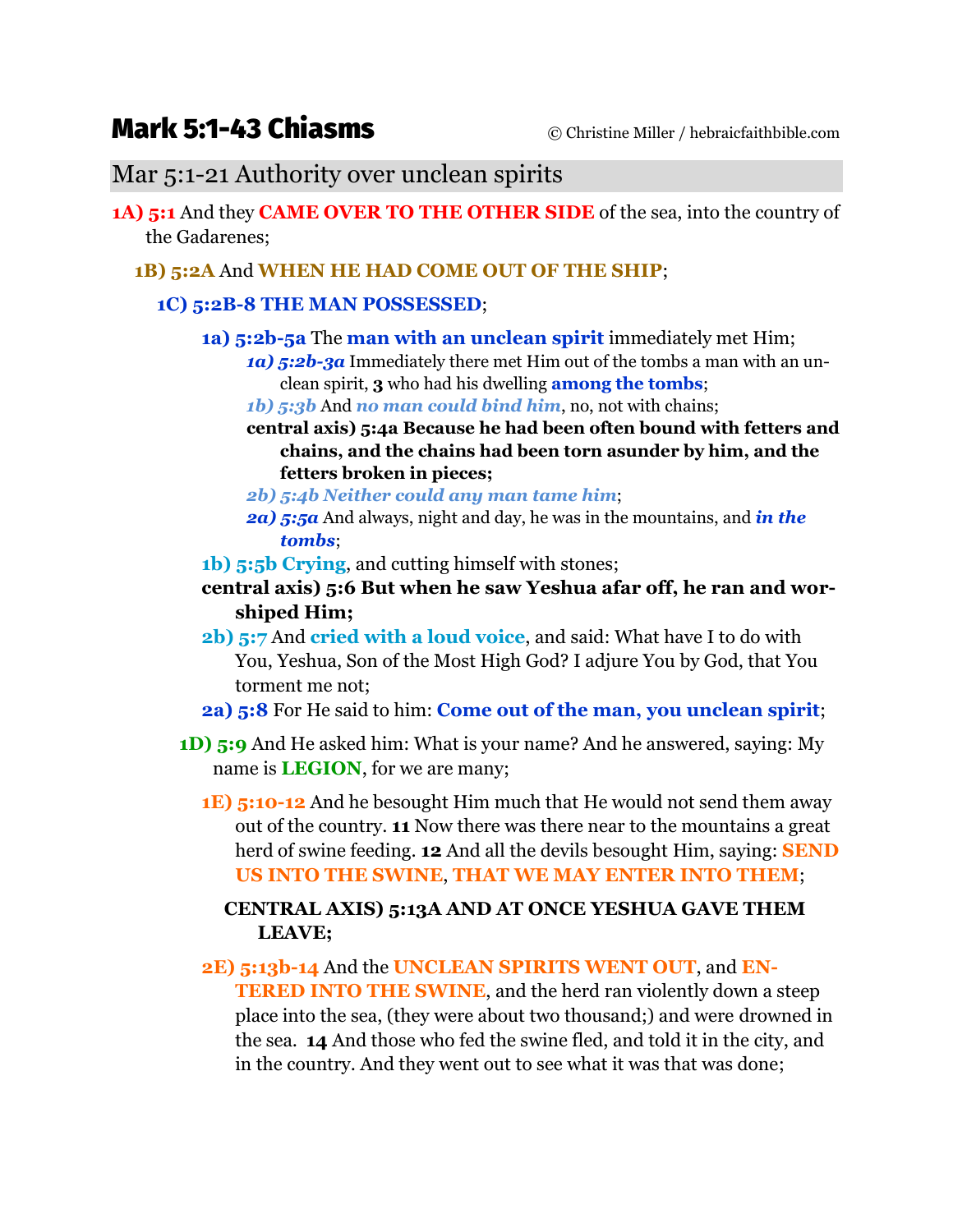- **2D)** 5:15A And they, coming to Yeshua, and seeing him who was possessed with the devil, and had **THE LEGION**;
- **2C) 5:15B-17** Sitting, and clothed, and **IN HIS RIGHT MIND**, became afraid. **16** And those who saw it told them what befell him who was possessed with the devil, and also concerning the swine. **17** And they began to beseech Him to depart out of their coasts;
- **2B) 5:18-20** And **WHEN HE HAD COME INTO THE SHIP**, he who had been possessed with the devil besought Him that he might remain with Him. **19** However, Yeshua did not allow it, but said to him: Go home to your friends, and tell them the great things the Lord has done for you, and has had compassion on you. **20** And he departed, and began to proclaim in Decapolis the great things Yeshua had done for him; and all men marveled;
- **2A) 5:21** And when Yeshua was again **PASSED OVER BY SHIP TO THE OTHER SIDE**, many people gathered to Him, and He was near to the sea.

# Mar 5:22-43 Authority over infirmity, and death

**1A) 5:22-23** And, behold, there came one of the rulers of the synagogue, Jairus by name; and when he saw Him, he fell at His feet, **23** and besought Him greatly, saying: My little daughter lies at the point of death: I pray You, come and lay Your hands on her, **THAT SHE MAY BE HEALED**; and **SHE SHALL LIVE**;

## **1B) 5:24A** And **YESHUA WENT WITH HIM**;

- **1C) 5:24B** And **MANY PEOPLE FOLLOWED HIM**, and thronged Him;
	- **1D) 5:25-26** And a certain woman, who had **AN ISSUE OF BLOOD FOR TWELVE YEARS**, **26** and had suffered many things from many physicians, and had spent all that she had, and was not bettered, but rather grew worse;
		- **1E) 5:27-28** When she had heard of Yeshua, came in the press behind, and touched His garment. **28** For she said: If I may but touch His clothes, **I SHALL BE WHOLE** (i.e., **WHAT SHE BELIEVED**);
			- **1F) 5:29** And straightaway **THE FOUNTAIN OF HER BLOOD WAS DRIED UP**; and she felt in her body that she was healed of that infirmity;
				- **1G)** 5:30 And Yeshua, immediately perceiving in Himself that virtue had gone out of Him, turned Himself around in the press, and said: **WHO TOUCHED MY CLOTHES**?